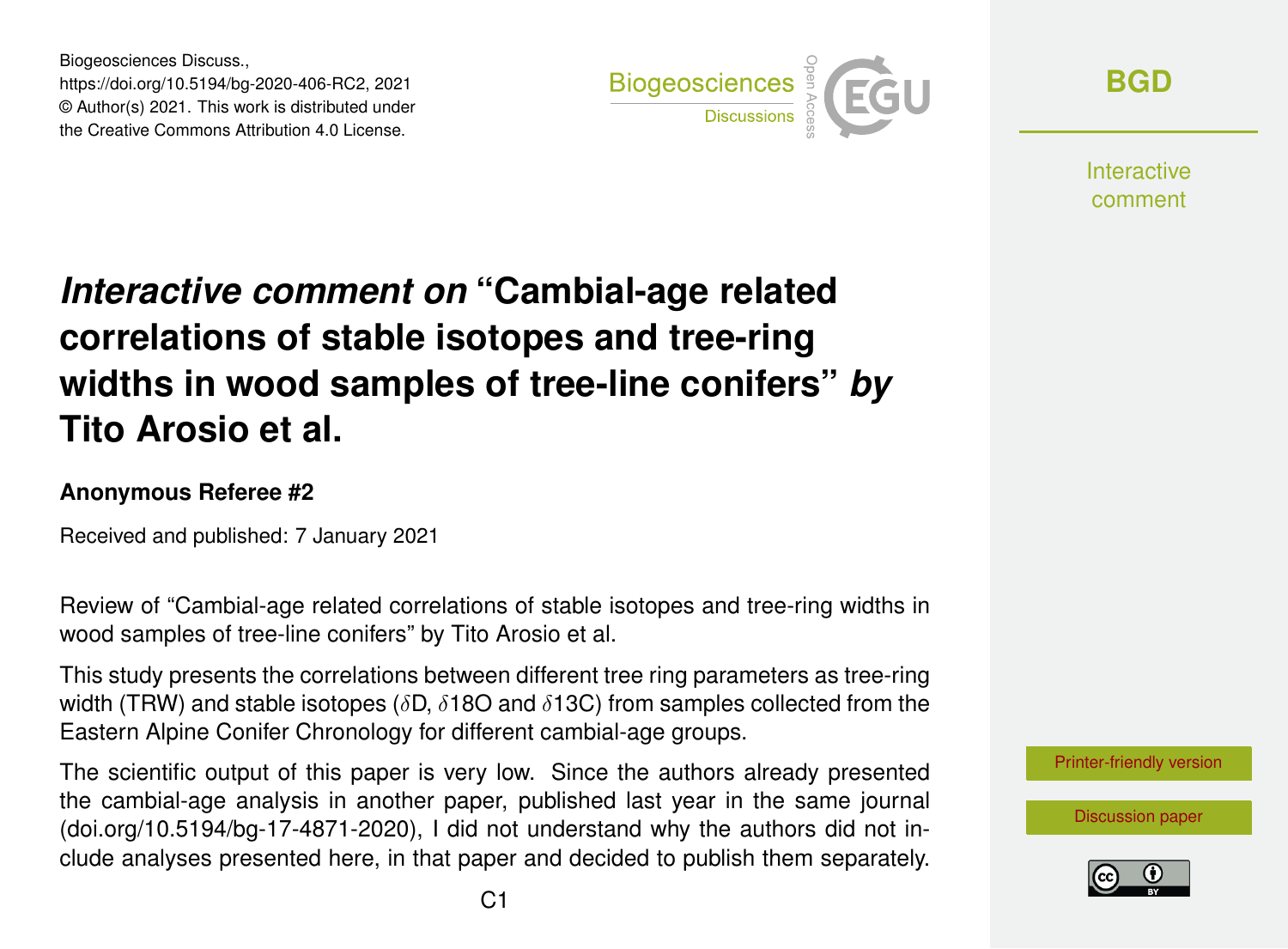My feeling is just they want to artificially increase their number of publications, because the data and the scientific output presented here are not enough for an independent research paper, especially in such high impact journal as Biogeoscineces. More than that, the presented paper cannot be read independently, as an individual research paper, in order to understand which kind of data were used. To understand the actual age-related trends of the presented data, it is necessary to read another paper, of the same authors, which was published in the same journal.

The authors present the correlation between TRW and i)  $\delta$ 180, ii)  $\delta$ D and iii)  $\delta$ 13C. Such kind of correlations are rather useless, first of all, due to the fact that the authors already presented in another paper the cambial age trend of these four different tree ring parameters and secondly, because between these parameters does not exist any links. The TRW does not influence  $\delta$ 180 and  $\delta$ 180 does not influence TRW, the same with other parameters. The variation of the TRW is independent of the  $\delta$ 18O,  $\delta$ D, or  $\delta$ 13C variations. The correlations are made between parameters that do not have a cause-and-effect relationship. When correlation analyses are performed, it is supposed to be a connection or a relationship between those two parameters, but in this case, the only connection can be the presence or absence of the trend in juvenile cambial age of the trees, and this aspect was showed in the previous paper.

The obtained correlations are due mainly to the trend of the data, and the trend is already a demonstrated fact of these series. When you correlate two data sets with similar or opposite trends, automatically you will get a correlation coefficient (positive or negative). And the explanation of such correlations, correlations between parameters that do not have a link between them, based on the physiological processes of trees are only speculations.

The paper even does not have a conclusion section. The last two sentences (three rows) of the discussion summarize the conclusions of the paper, but which does not bring anything new from the last published paper by the authors. (Line 158: In conclusion, our results confirm the existence of a juvenile phase in the  $\delta D$  and  $\delta 18O$ 

## **[BGD](https://bg.copernicus.org/preprints/)**

Interactive comment

[Printer-friendly version](https://bg.copernicus.org/preprints/bg-2020-406/bg-2020-406-RC2-print.pdf)

[Discussion paper](https://bg.copernicus.org/preprints/bg-2020-406)